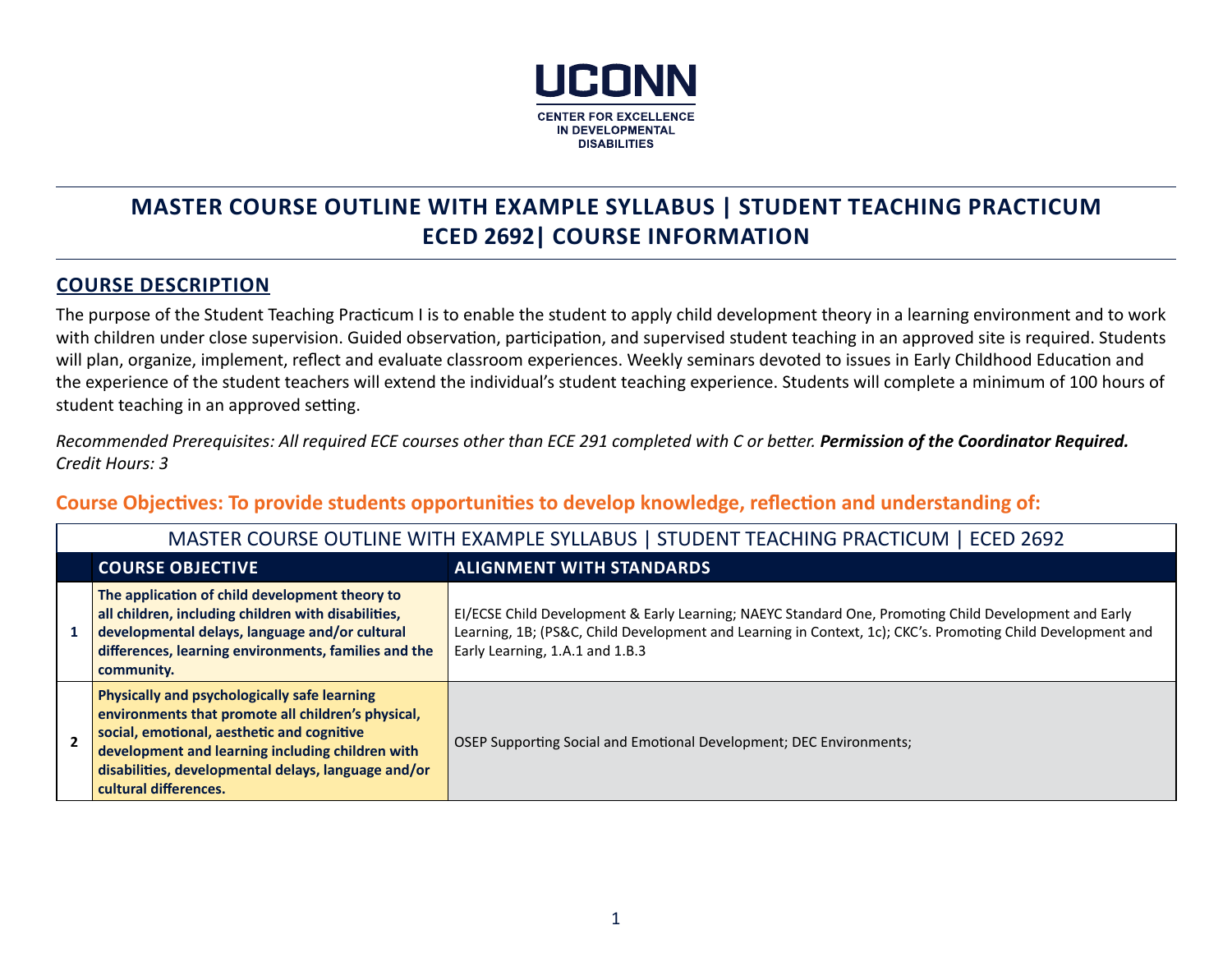|                | MASTER COURSE OUTLINE WITH EXAMPLE SYLLABUS   STUDENT TEACHING PRACTICUM   ECED 2692                                                                                                                                                                                                                                                                                                                                                                                                           |                                                                                                                                                                                                                                                                                                                                                                                                                                                                                                                                                                                                                                                                                                                                                                                                                                                                                                                                                                                                                                                                                            |  |
|----------------|------------------------------------------------------------------------------------------------------------------------------------------------------------------------------------------------------------------------------------------------------------------------------------------------------------------------------------------------------------------------------------------------------------------------------------------------------------------------------------------------|--------------------------------------------------------------------------------------------------------------------------------------------------------------------------------------------------------------------------------------------------------------------------------------------------------------------------------------------------------------------------------------------------------------------------------------------------------------------------------------------------------------------------------------------------------------------------------------------------------------------------------------------------------------------------------------------------------------------------------------------------------------------------------------------------------------------------------------------------------------------------------------------------------------------------------------------------------------------------------------------------------------------------------------------------------------------------------------------|--|
|                | <b>COURSE OBJECTIVE</b>                                                                                                                                                                                                                                                                                                                                                                                                                                                                        | <b>ALIGNMENT WITH STANDARDS</b>                                                                                                                                                                                                                                                                                                                                                                                                                                                                                                                                                                                                                                                                                                                                                                                                                                                                                                                                                                                                                                                            |  |
| 3              | <b>Collaboration and consultation with other</b><br>professionals to support all children's learning<br>and well being including children with disabilities,<br>developmental delays, language and/or cultural<br>differences.                                                                                                                                                                                                                                                                 | OSEP Collaborating; DEC Teaming and Collaboration; EI/ECSE Collaborating and Teaming; NAEYC Standard Six, 6c;<br>(PS&C, Standard Six, Professionalism as an Early Childhood Educator, 6d)                                                                                                                                                                                                                                                                                                                                                                                                                                                                                                                                                                                                                                                                                                                                                                                                                                                                                                  |  |
| 4              | The Cycle of Intentional Teaching: Planning,<br><b>Implementing, Observing, and Assessing.</b>                                                                                                                                                                                                                                                                                                                                                                                                 | OSEP Observing and Collecting Data for Progress Monitoring, and Intervention and Instruction, DEC Assessment<br>A9 and Instruction INS4; EI/ECSE Assessment Processes, Using Responsive, Reciprocal Interactions, Interventions<br>and Instruction and Application of Curriculum Frameworks in the Planning of Meaningful Learning Experiences;<br>NAEYC Standard Three, Observing, Documenting and Assessing, 3a; Standard Four, Using Developmentally<br>Effective Approaches, all elements and Standard Five, Using Content Knowledge to Build Meaningful Curriculum,<br>all elements; (PS&C, Standard Three, Child Observation, Documentation, and Assessment, 3a; Standard Four,<br>Developmentally, Culturally, and Linguistically. Appropriate Teaching Practices, all competencies and Standard<br>Five, Knowledge, Application, and Integration of Academic Content in the Early Childhood Curriculum all<br>competencies); CKC's, Observing, Documenting and Assessing, 4.A.3 and Building a Meaningful Planned Program<br>of Learning and Development, 3.A.3.                   |  |
| 5              | Developmentally, individually, and culturally<br>appropriate learning experiences plans (LEP)<br>within and across disciplines, based on knowledge<br>of individual children (typical and atypical), State<br>standards, domains and content areas taking into<br>consideration the family, the community, and<br>curricular goals and objectives to meet the needs<br>of all children including children with disabilities,<br>developmental delays, language and/or cultural<br>differences. | OSEP Intervention and Instruction, Literacy and STEM; DEC Instruction, INS4, and Transitions, TR2; EI/ECSE Using<br>Responsive, Reciprocal Interactions, Interventions and Instruction, Interaction, Intervention, Instruction and<br>Application of Curriculum Frameworks in the Planning of Meaningful Learning Experiences; NAEYC Standard<br>Three, Observing, Documenting and Assessing, 3a; Standard Four, Using Developmentally Effective Approaches,<br>all elements and Standard Five, Using Content Knowledge to Build Meaningful Curriculum, all elements; (PS&C,<br>Standard Three, Child Observation, Documentation, and Assessment, 3a; Standard Four, Developmentally,<br>Culturally, and Linguistically. Appropriate Teaching Practices, all competencies and Standard Five, Knowledge,<br>Application, and Integration of Academic Content in the Early Childhood Curriculum all competencies); CKC's,<br>Building a Meaningful Planned Program of Learning and Development, 3.A.3 and Using Developmentally Effective<br>Approaches for Facilitating Experiences, 2.A.2. |  |
| 6              | <b>Observation and assessment of children including</b><br>children with disabilities, developmental delays,<br>language and/or cultural differences.                                                                                                                                                                                                                                                                                                                                          | OSEP Observing and Collecting Data for Progress Monitoring and Intervention and Instruction, DEC Assessment,<br>A9; EI/ECSE Assessment Processes, NAEYC Standard Three, Observing, Documenting, and Assessing, all elements;<br>(PS&C, Standard Three, Child Observation, Documentation, and Assessment, all competencies); CKC's, Observing,<br>Documenting and Assessing, 4.A.1, and 4.A.3.                                                                                                                                                                                                                                                                                                                                                                                                                                                                                                                                                                                                                                                                                              |  |
| $\overline{7}$ | Positive social skills and interaction between and<br>among adults and children including children with<br>disabilities, developmental delays, language and/or<br>cultural differences.                                                                                                                                                                                                                                                                                                        | OSEP Supporting Social & Emotional Development; DEC Interaction, INT2; EI/ECSE Interaction Intervention,<br>Instruction; NAEYC, Standard Four, Observing, Documenting and Assessing, 4a; (PS&C, Standard Four,<br>Developmentally, Culturally, and Linguistically Appropriate Teaching Practices, 4a); CKC's, Using Developmentally<br>Effective Approaches for Facilitating Experiences, 2.A.2.                                                                                                                                                                                                                                                                                                                                                                                                                                                                                                                                                                                                                                                                                           |  |
| 8              | Reflection upon and evaluation of themselves as<br>teachers.                                                                                                                                                                                                                                                                                                                                                                                                                                   | EI/ECSE Professionalism and Ethical Practices; NAEYC Standard Six, Becoming a Professional, 6a, 6b and 6d.<br>(PS&C, Standard Six, Professionalism as an Early Childhood Educator, 6a, 6b and 6e)                                                                                                                                                                                                                                                                                                                                                                                                                                                                                                                                                                                                                                                                                                                                                                                                                                                                                          |  |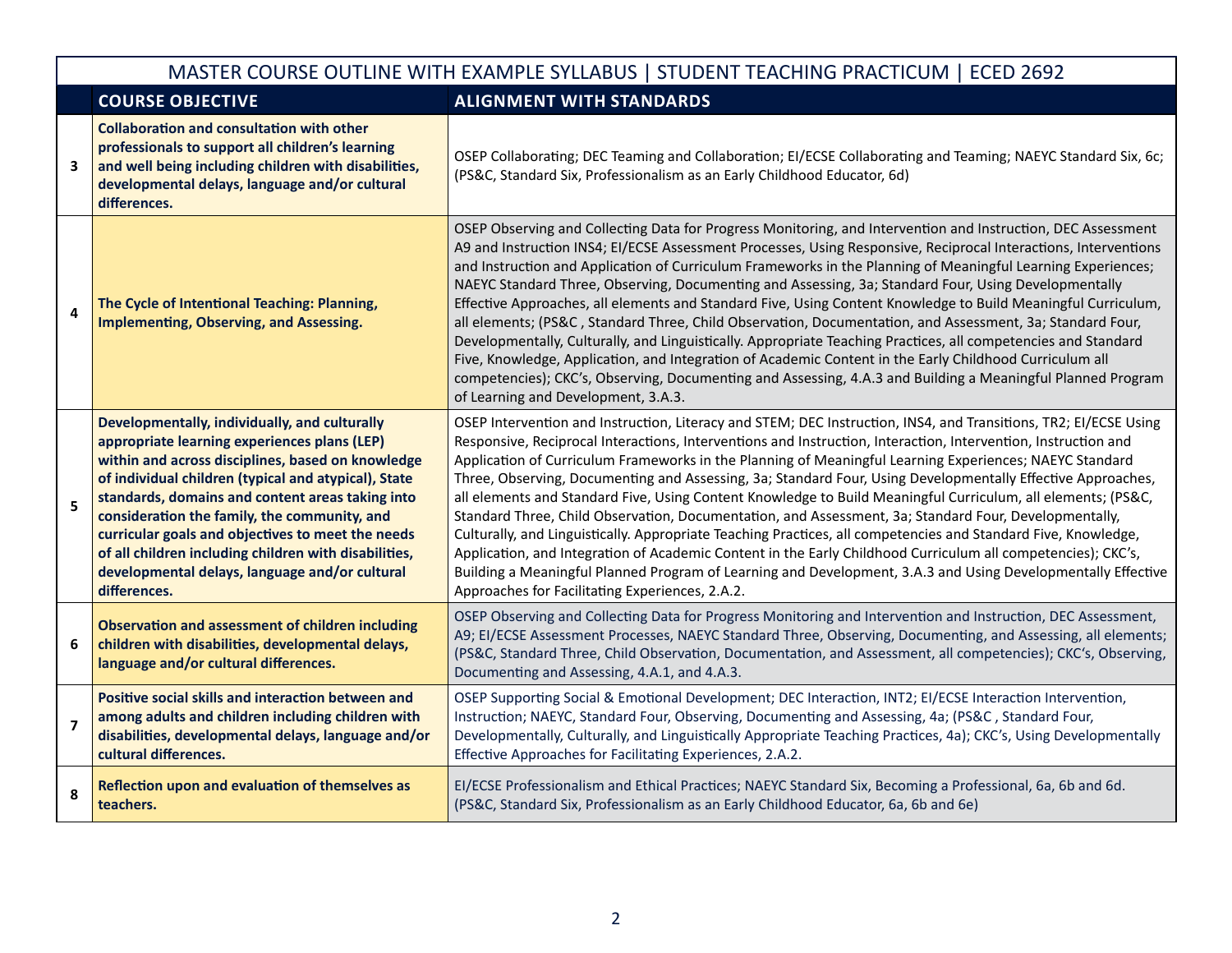|    | MASTER COURSE OUTLINE WITH EXAMPLE SYLLABUS   STUDENT TEACHING PRACTICUM   ECED 2692                                                                                                                  |                                                                                                                                                                                                                                                                                                                                                                                                                                                                                              |  |  |
|----|-------------------------------------------------------------------------------------------------------------------------------------------------------------------------------------------------------|----------------------------------------------------------------------------------------------------------------------------------------------------------------------------------------------------------------------------------------------------------------------------------------------------------------------------------------------------------------------------------------------------------------------------------------------------------------------------------------------|--|--|
|    | <b>COURSE OBJECTIVE</b>                                                                                                                                                                               | <b>ALIGNMENT WITH STANDARDS</b>                                                                                                                                                                                                                                                                                                                                                                                                                                                              |  |  |
| 9  | Current ethical and policy issues in early care and<br>education including those issues of working with<br>children with disabilities, developmental delays,<br>language and/or cultural differences. | EI/ECSE Professionalism and Ethical Practices; NAEYC Standard Six, Becoming a Professional, 6b; (PS&C Standard<br>Six, Professionalism as an Early Childhood Educator, 6b); CKC's Promoting Child Development and Early Learning<br>1.B.3.                                                                                                                                                                                                                                                   |  |  |
| 10 | The importance of the home-school connection<br>including families from diverse backgrounds.                                                                                                          | OSEP Working with Children and Families from Diverse Backgrounds, Engaging and Communicating with Families;<br>DEC Family, F1 and F6 and Transitions TR2; EI/ECSE Partnering with Families 1 and 2 and Professionalism and<br>Ethical Practices; NAEYC Standard Two, Building Family and Community Relationships, 2a and 2B; (PS&C, Standard<br>Two, Family-Teacher Partnerships and Community Connections, 2a and 2b); CKC's, Building Family & Community<br>Relationships 5.A.1 and 5.A.2. |  |  |

# **Student Outcomes: Upon completion of this course, students will be able to:**

| MASTER COURSE OUTLINE WITH EXAMPLE SYLLABUS   STUDENT TEACHING PRACTICUM   ECED 2692 |                                                                                                                                                                                                                                                                                                                  |                                                                                                                                                                                                                                                                                                                                                                                                                                                                                                                                                                                                                                                                                                                                                                                                                                                                                                                                                                                                                                                                       |
|--------------------------------------------------------------------------------------|------------------------------------------------------------------------------------------------------------------------------------------------------------------------------------------------------------------------------------------------------------------------------------------------------------------|-----------------------------------------------------------------------------------------------------------------------------------------------------------------------------------------------------------------------------------------------------------------------------------------------------------------------------------------------------------------------------------------------------------------------------------------------------------------------------------------------------------------------------------------------------------------------------------------------------------------------------------------------------------------------------------------------------------------------------------------------------------------------------------------------------------------------------------------------------------------------------------------------------------------------------------------------------------------------------------------------------------------------------------------------------------------------|
|                                                                                      | <b>STUDENT OUTCOMES</b>                                                                                                                                                                                                                                                                                          | <b>ALIGNMENT WITH STANDARDS</b>                                                                                                                                                                                                                                                                                                                                                                                                                                                                                                                                                                                                                                                                                                                                                                                                                                                                                                                                                                                                                                       |
|                                                                                      | Apply child development theories to their work with<br>all children (typically and atypically developing),<br>learning environments, families, and the community.                                                                                                                                                | EI/ECSE Child Development & Early Learning; NAEYC Standard One, Promoting Child Development and Early<br>Learning, 1B; (PS&C, Child Development and Learning in Context, 1c); CKC's. Promoting Child Development and<br>Early Learning, 1.A.1 and 1.B.3                                                                                                                                                                                                                                                                                                                                                                                                                                                                                                                                                                                                                                                                                                                                                                                                               |
| $\overline{\phantom{a}}$                                                             | <b>Establish and maintain physically and emotionally</b><br>safe learning environments that promote physical,<br>social, emotional, aesthetic and cognitive<br>development and learning for all children including<br>children with disabilities, developmental delays,<br>language and/or cultural differences. | OSEP Supporting Social & Emotional Development; DEC Environments;                                                                                                                                                                                                                                                                                                                                                                                                                                                                                                                                                                                                                                                                                                                                                                                                                                                                                                                                                                                                     |
| $\overline{\mathbf{3}}$                                                              | <b>Collaborate and consult with other professionals</b><br>to support all children's learning and well-being<br>including children with disabilities, developmental<br>delays, language and/or cultural differences.                                                                                             | OSEP Collaborating; DEC Teaming and Collaboration; EI/ECSE Collaborating and Teaming; NAEYC Standard Six, 6c;<br>(PS&C, Standard Six, Professionalism as an Early Childhood Educator, 6d)                                                                                                                                                                                                                                                                                                                                                                                                                                                                                                                                                                                                                                                                                                                                                                                                                                                                             |
| 4                                                                                    | Incorporate the Cycle of Intentional Teaching into<br>their student teaching practice.                                                                                                                                                                                                                           | OSEP Observing and Collecting Data for Progress Monitoring and Intervention and Instruction, DEC Assessment,<br>A9 and Instruction INS4; EI/ECSE Assessment Processes, Using Responsive, Reciprocal Interactions, Interventions<br>and Instruction, Application of Curriculum Frameworks in the Planning of Meaningful Learning Experiences;<br>NAEYC Standard Three, Observing, Documenting and Assessing, 3a; Standard Four, Using Developmentally<br>Effective Approaches, all elements and Standard Five, Using Content Knowledge to Build Meaningful Curriculum,<br>all elements; (PS&C, Standard Three, Child Observation, Documentation, and Assessment, 3a; Standard Four,<br>Developmentally, Culturally, and Linguistically. Appropriate Teaching Practices, all competencies and Standard<br>Five, Knowledge, Application, and Integration of Academic Content in the Early Childhood Curriculum all<br>competencies); CKC's, Observing, Documenting and Assessing, 4.A.3 and Building a Meaningful Planned Program<br>of Learning and Development, 3.A.3. |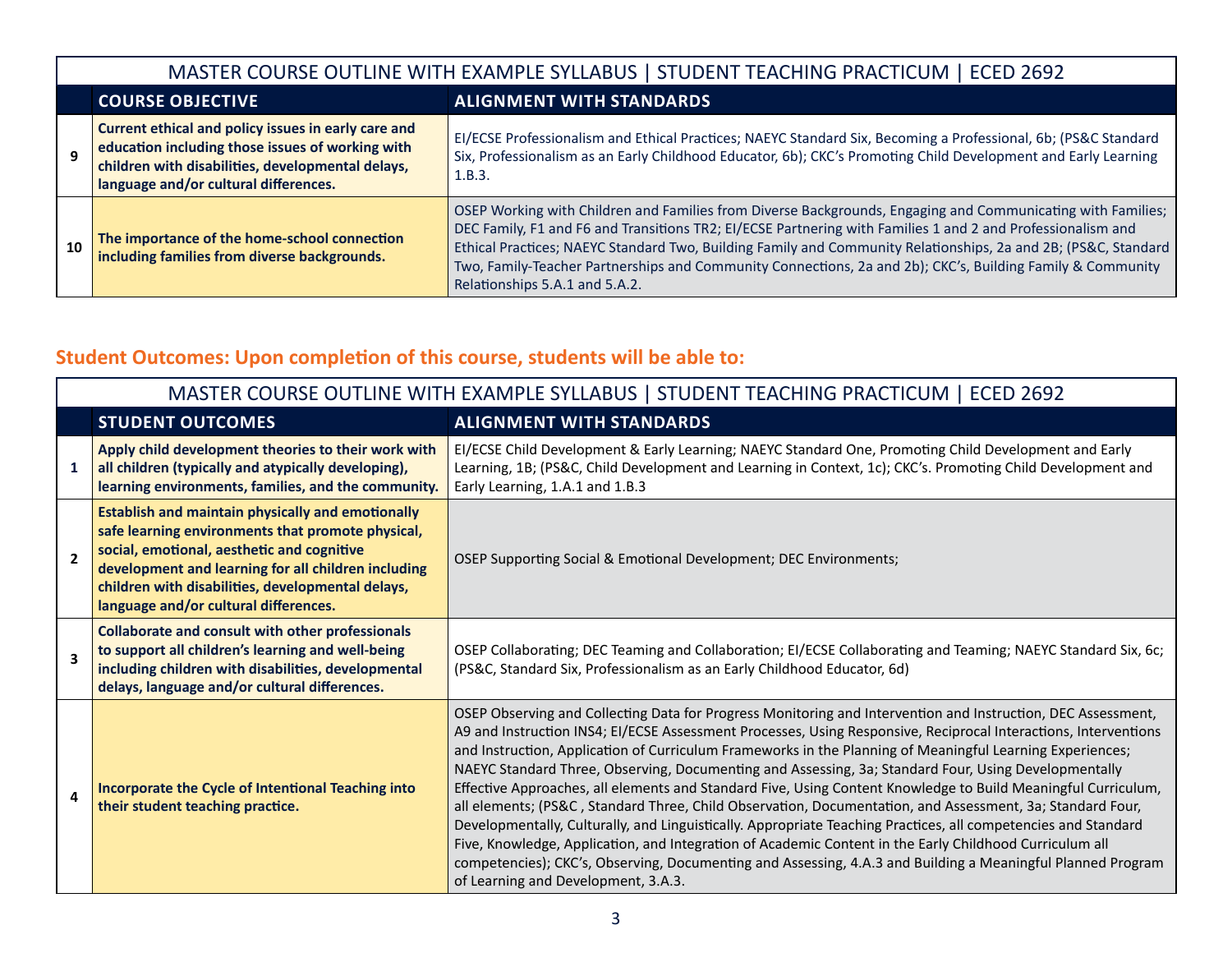## MASTER COURSE OUTLINE WITH EXAMPLE SYLLABUS | STUDENT TEACHING PRACTICUM | ECED 2692

## **STUDENT OUTCOMES ALIGNMENT WITH STANDARDS**

| 5.             | Plan and implement developmentally, individually,<br>and culturally appropriate learning experiences<br>plans (LEP) within and across disciplines, based on<br>knowledge of individual children, State standards,<br>domains and content areas taking into consideration<br>the family, the community, and curricular goals and<br>objectives to meet the needs of all children including<br>children with disabilities, developmental delays,<br>language and/or cultural differences. | OSEP Intervention and Instruction and Literacy and STEM; DEC Instruction, INS4, and Transitions, TR2; EI/ECSE<br>Using Responsive, Reciprocal Interactions, Interventions and Instruction, Interaction, Intervention, Instruction<br>and Application of Curriculum Frameworks in the Planning of Meaningful Learning Experiences; NAEYC Standard<br>Three, Observing, Documenting and Assessing, 3a; Standard Four, Using Developmentally Effective Approaches,<br>all elements and Standard Five, Using Content Knowledge to Build Meaningful Curriculum, all elements; (PS&C,<br>Standard Three, Child Observation, Documentation, and Assessment, 3a; Standard Four, Developmentally,<br>Culturally, and Linguistically. Appropriate Teaching Practices, all competencies and Standard Five, Knowledge,<br>Application, and Integration of Academic Content in the Early Childhood Curriculum all competencies); CKC's,<br>Building a Meaningful Planned Program of Learning and Development, 3.A.3 and Using Developmentally Effective<br>Approaches for Facilitating Experiences, 2.A.2. |
|----------------|-----------------------------------------------------------------------------------------------------------------------------------------------------------------------------------------------------------------------------------------------------------------------------------------------------------------------------------------------------------------------------------------------------------------------------------------------------------------------------------------|-----------------------------------------------------------------------------------------------------------------------------------------------------------------------------------------------------------------------------------------------------------------------------------------------------------------------------------------------------------------------------------------------------------------------------------------------------------------------------------------------------------------------------------------------------------------------------------------------------------------------------------------------------------------------------------------------------------------------------------------------------------------------------------------------------------------------------------------------------------------------------------------------------------------------------------------------------------------------------------------------------------------------------------------------------------------------------------------------|
| 6              | <b>Observe and Assess children including children with</b><br>disabilities, developmental delays, language and/or<br>cultural differences.                                                                                                                                                                                                                                                                                                                                              | OSEP Observing and Collecting Data for Progress Monitoring and Intervention and Instruction, DEC Assessment,<br>A9; EI/ECSE Assessment Processes, NAEYC Standard Three, Observing, Documenting, and Assessing, all elements<br>; (PS&C, Standard Three, Child Observation, Documentation, and Assessment, all competencies); CKC's,<br>Observing, Documenting and Assessing, 4.A.1, and 4.A.3.                                                                                                                                                                                                                                                                                                                                                                                                                                                                                                                                                                                                                                                                                                |
| $\overline{7}$ | Teach and facilitate positive social skills and<br>interaction between and among adults and children<br>including children with disabilities, developmental<br>delays, language and/or cultural differences.                                                                                                                                                                                                                                                                            | OSEP Supporting Social & Emotional Development; DEC INT2 Interaction; EI/ECSE Interaction Intervention,<br>Instruction; NAEYC Standard Four, Using Developmentally Effective Approaches, 4a; (PS&C, Standard<br>Four, Developmentally, Culturally, and Linguistically Appropriate Teaching Practices, 4a); CKC 2A2 Using<br>Developmentally effective approaches for facilitating experiences;                                                                                                                                                                                                                                                                                                                                                                                                                                                                                                                                                                                                                                                                                                |
| 8              | Reflect upon and evaluate themselves as teachers.                                                                                                                                                                                                                                                                                                                                                                                                                                       | EI/ECSE, Professionalism and Ethical Practices; NAEYC Standard Six, Becoming a Professional, 6a, 6b and 6d;<br>(PS&C, Standard Six, Professionalism as an Early Childhood Educator, 6a, 6b and 6e)                                                                                                                                                                                                                                                                                                                                                                                                                                                                                                                                                                                                                                                                                                                                                                                                                                                                                            |
| 9              | Identify and explore the current ethical and policy<br>issues in early care and education including those<br>issues of working with children with disabilities,<br>developmental delays, language and/or cultural<br>differences.                                                                                                                                                                                                                                                       | EI/ECSE Professionalism and Ethical Practices; NAEYC Standard Six, Becoming a Professional, 6b; (PS&C Standard<br>Six, Professionalism as an Early Childhood Educator, 6b); CKC's Promoting Child Development and Early Learning<br>1.B.3.                                                                                                                                                                                                                                                                                                                                                                                                                                                                                                                                                                                                                                                                                                                                                                                                                                                    |
| 10             | Incorporate in lesson planning and other activities<br>the home-school connection including families from<br>diverse backgrounds.                                                                                                                                                                                                                                                                                                                                                       | OSEP Working with Children and Families from Diverse Backgrounds and Engaging and Communicating with<br>Families; DEC Family, F1 and F6 and Transitions TR2; EI/ECSE Partnering with Families 1 and 2 and Professionalism<br>and Ethical Practices; NAEYC Standard Two, Building Family and Community Relationships, 2a and 2B; (PS&C,<br>Standard Two, Family-Teacher Partnerships and Community Connections, 2a and 2b); CKC's, Building Family &<br>Community Relationships 5.A.1 and 5.A.2.                                                                                                                                                                                                                                                                                                                                                                                                                                                                                                                                                                                               |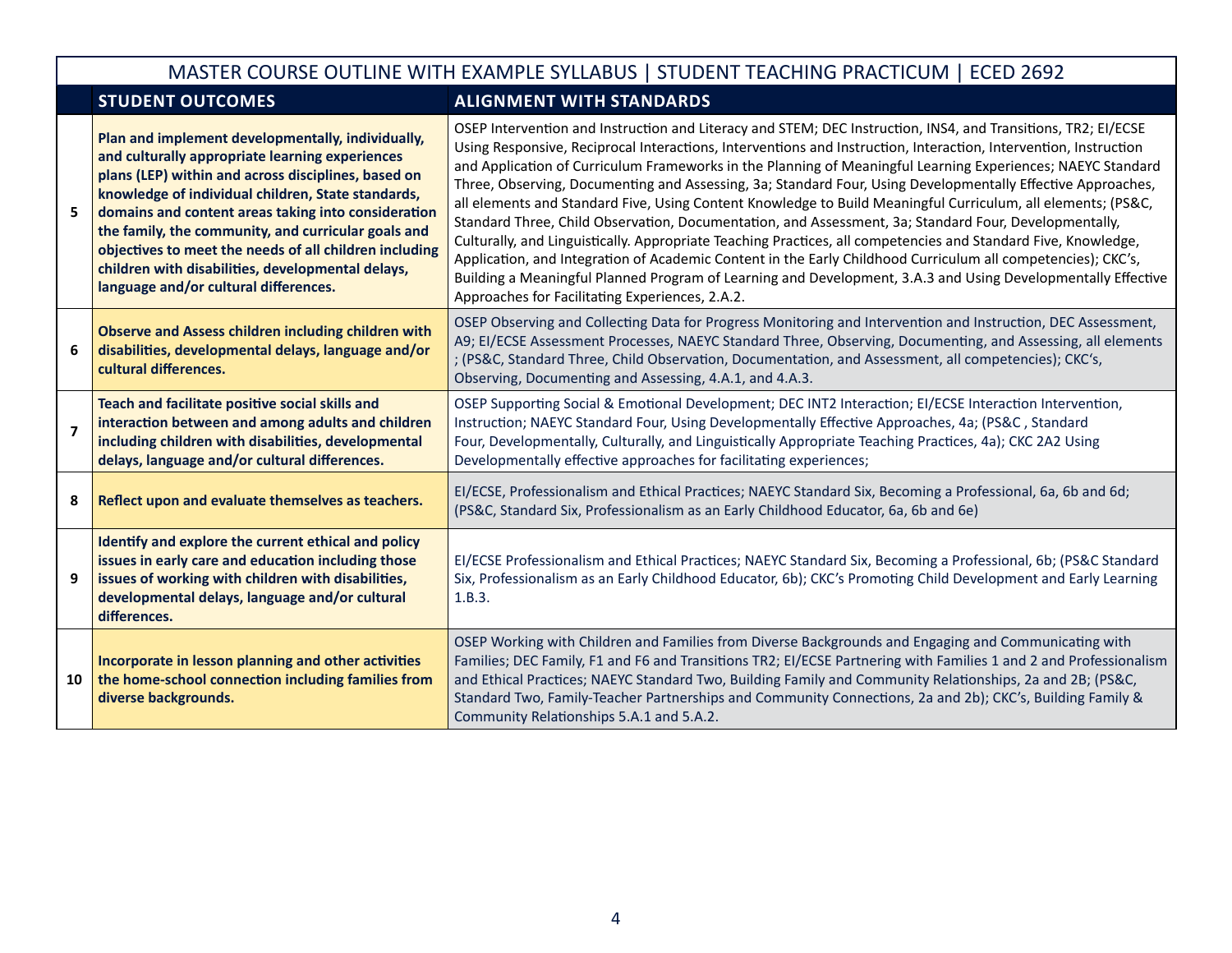## **Course Content:**

|                         | MASTER COURSE OUTLINE WITH EXAMPLE SYLLABUS   STUDENT TEACHING PRACTICUM   ECED 2692                                                                                                                                                                                                                                                                               |                                                                                                                                                                                                                                                                                                                                                                                                                                                                                                                                                                                                                                                                                                                                                                                                                                                                                                                                                                                                                                                                                                |  |  |
|-------------------------|--------------------------------------------------------------------------------------------------------------------------------------------------------------------------------------------------------------------------------------------------------------------------------------------------------------------------------------------------------------------|------------------------------------------------------------------------------------------------------------------------------------------------------------------------------------------------------------------------------------------------------------------------------------------------------------------------------------------------------------------------------------------------------------------------------------------------------------------------------------------------------------------------------------------------------------------------------------------------------------------------------------------------------------------------------------------------------------------------------------------------------------------------------------------------------------------------------------------------------------------------------------------------------------------------------------------------------------------------------------------------------------------------------------------------------------------------------------------------|--|--|
|                         | <b>COURSE CONTENT</b>                                                                                                                                                                                                                                                                                                                                              | <b>ALIGNMENT WITH STANDARDS</b>                                                                                                                                                                                                                                                                                                                                                                                                                                                                                                                                                                                                                                                                                                                                                                                                                                                                                                                                                                                                                                                                |  |  |
| $\mathbf{1}$            | Review child development theory and its application<br>to practice with all children including children with<br>disabilities, developmental delays, language and/or<br>cultural differences.                                                                                                                                                                       | EI/ECSE Child Development & Early Learning; NAEYC Standard One, Promoting Child Development and Early<br>Learning, 1B; (PS&C, Child Development and Learning in Context, 1c); CKC's. Promoting Child Development and<br>Early Learning, 1.A.1 and 1.B.3                                                                                                                                                                                                                                                                                                                                                                                                                                                                                                                                                                                                                                                                                                                                                                                                                                        |  |  |
| $\mathbf{2}$            | <b>Inclusive settings and Universal Design of physically</b><br>and psychologically safe learning environments.                                                                                                                                                                                                                                                    | <b>DEC Environments;</b>                                                                                                                                                                                                                                                                                                                                                                                                                                                                                                                                                                                                                                                                                                                                                                                                                                                                                                                                                                                                                                                                       |  |  |
| 3                       | <b>Teaming and Collaboration with other professionals</b><br>to support all children's learning and well-being<br>including children with disabilities, developmental<br>delays, language and/or cultural differences.                                                                                                                                             | OSEP Collaborating; DEC Teaming and Collaboration; EI/ECSE Collaborating and Teaming; NAEYC Standard Six,<br>Becoming a Professional 6c; (PS&C, Standard Six, Professionalism as an Early Childhood Educator, 6d)                                                                                                                                                                                                                                                                                                                                                                                                                                                                                                                                                                                                                                                                                                                                                                                                                                                                              |  |  |
| $\overline{\mathbf{4}}$ | Cycle of Intentional teaching and how it applies to<br>planning, implementing, observing, and assessing.                                                                                                                                                                                                                                                           | OSEP Observing and Collecting Data for Progress Monitoring and Intervention and Instruction, DEC Assessment,<br>A9 and Instruction INS4; EI/ECSE Assessment Processes, Using Responsive, Reciprocal Interactions, Interventions<br>and Instruction, Application of Curriculum Frameworks in the Planning of Meaningful Learning Experiences;<br>NAEYC Standard Three, Observing, Documenting and Assessing, 3a; Standard Four, Using Developmentally<br>Effective Approaches, all elements and Standard Five, Using Content Knowledge to Build Meaningful Curriculum,<br>all elements; (PS&C, Standard Three, Child Observation, Documentation, and Assessment, 3a; Standard Four,<br>Developmentally, Culturally, and Linguistically. Appropriate Teaching Practices, all competencies and Standard<br>Five, Knowledge, Application, and Integration of Academic Content in the Early Childhood Curriculum all<br>competencies); CKC's, Observing, Documenting and Assessing, 4.A.3 and Building a Meaningful Planned Program<br>of Learning and Development, 3.A.3.                          |  |  |
| 5                       | <b>Developmentally Appropriate Learning Experience</b><br>Plans based on knowledge of individual children,<br>State standards, domains and content areas<br>including, teaching strategies, home-school<br>connection, and accommodations for all children<br>including children with disabilities, developmental<br>delays, language and/or cultural differences. | OSEP Intervention and Instruction and Literacy and STEM; DEC Instruction, INS4, and Transitions, TR2; EI/ECSE<br>Using Responsive, Reciprocal Interactions, Interventions and Instruction, Interaction, Intervention, Instruction<br>and Application of Curriculum Frameworks in the Planning of Meaningful Learning Experiences; NAEYC Standard<br>Three, Observing, Documenting and Assessing, 3a; Standard Four, Using Developmentally Effective Approaches,<br>all elements and Standard Five, Using Content Knowledge to Build Meaningful Curriculum, all elements; (PS&C<br>, Standard Three, Child Observation, Documentation, and Assessment, 3a; Standard Four, Developmentally,<br>Culturally, and Linguistically. Appropriate Teaching Practices, all competencies and Standard Five, Knowledge,<br>Application, and Integration of Academic Content in the Early Childhood Curriculum all competencies); CKC's,<br>Building a Meaningful Planned Program of Learning and Development, 3.A.3 and Using Developmentally Effective<br>Approaches for Facilitating Experiences, 2.A.2. |  |  |
| 6                       | <b>Observation and Assessment including children with</b><br>disabilities, developmental delays, language and/or<br>cultural differences.                                                                                                                                                                                                                          | OSEP Observing and Collecting Data for Progress Monitoring and Intervention and Instruction, DEC Assessment,<br>A9; EI/ECSE Assessment Processes, NAEYC Standard Three, Observing, Documenting, and Assessing, all elements;<br>(PS&C, Standard Three, Child Observation, Documentation, and Assessment, all competencies); CKC's, Observing,<br>Documenting and Assessing, 4.A.1, and 4.A.3.                                                                                                                                                                                                                                                                                                                                                                                                                                                                                                                                                                                                                                                                                                  |  |  |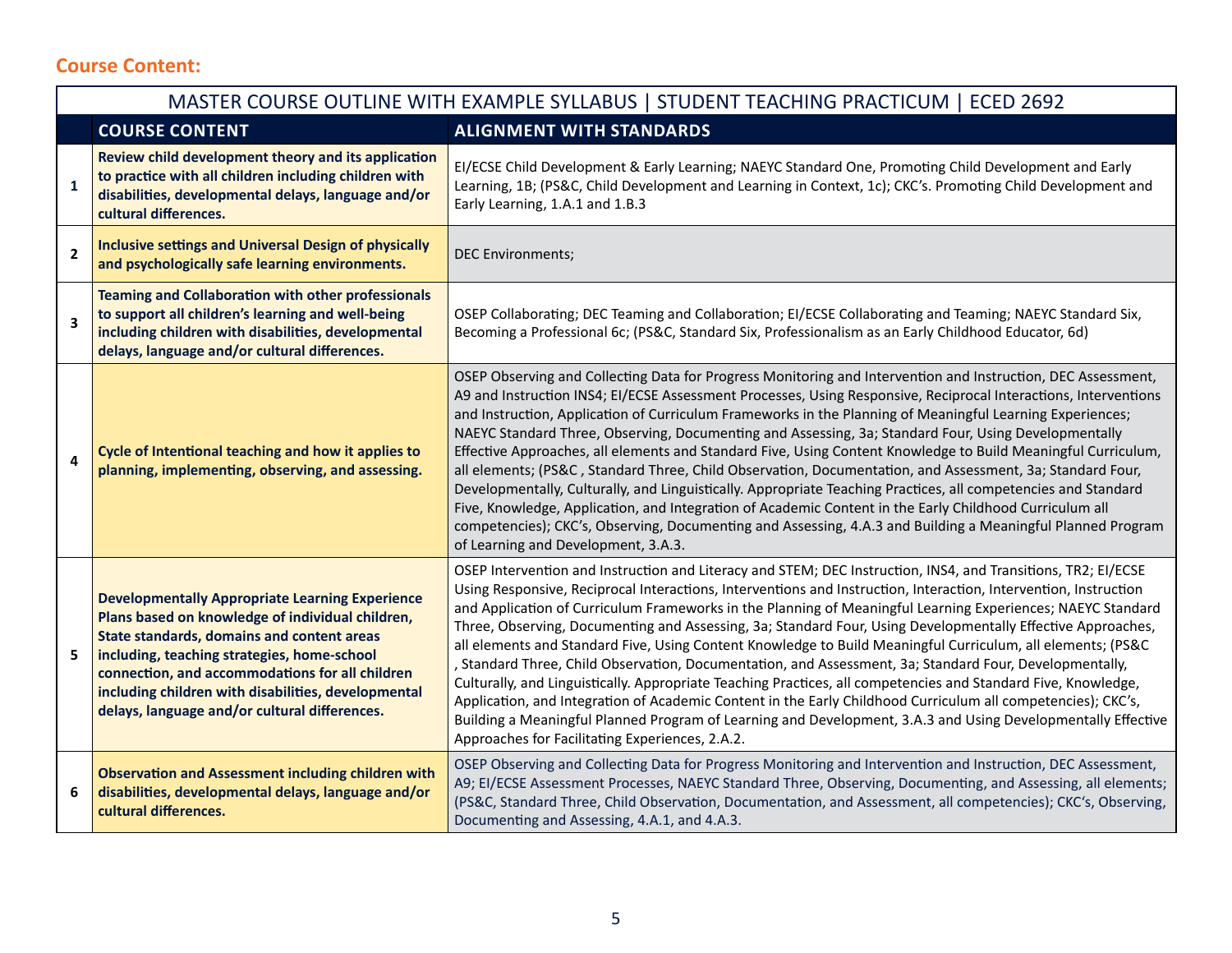|    | MASTER COURSE OUTLINE WITH EXAMPLE SYLLABUS   STUDENT TEACHING PRACTICUM   ECED 2692                                                                                                                                                                                                                   |                                                                                                                                                                                                                                                                                                                                                                                                                                                                                                   |  |  |
|----|--------------------------------------------------------------------------------------------------------------------------------------------------------------------------------------------------------------------------------------------------------------------------------------------------------|---------------------------------------------------------------------------------------------------------------------------------------------------------------------------------------------------------------------------------------------------------------------------------------------------------------------------------------------------------------------------------------------------------------------------------------------------------------------------------------------------|--|--|
|    | <b>COURSE CONTENT</b>                                                                                                                                                                                                                                                                                  | <b>ALIGNMENT WITH STANDARDS</b>                                                                                                                                                                                                                                                                                                                                                                                                                                                                   |  |  |
|    | <b>Responsive Teaching and the importance of</b><br>relationships. Including Classroom management,<br>the role of guidance, problem-solving and conflict<br>resolution to support all children including children<br>with disabilities, developmental delays, language<br>and/or cultural differences. | OSEP Supporting Social and Emotional Development; DEC Interaction, INT2; EI/ECSE Interaction Intervention,<br>Instruction; NAEYC Standard Four, Using Developmentally Effective Approaches, 4a; (PS&C, Standard Four,<br>Developmentally, Culturally, and Linguistically Appropriate Teaching Practices, 4a); CKC's, Using Developmentally<br>Effective Approaches for Facilitating Experiences, 2.A.2.                                                                                           |  |  |
| ጸ  | Self-reflection and evaluation as it relates to one's<br>own teaching philosophy and practice.                                                                                                                                                                                                         | NAEYC Standard Six, Becoming a Professional 6a. 6b and 6d; (PS&C, Standard Six, Professionalism as an Early<br>Childhood Educator, 6a, 6b and 6e)                                                                                                                                                                                                                                                                                                                                                 |  |  |
|    | <b>NAEYC Code of Ethical Conduct and current policy</b><br>issues in early childhood education including policy<br>regarding working with children with disabilities,<br>developmental delays, language and/or cultural<br>differences.                                                                | EI/ECSE Professionalism and Ethical Practices; NAEYC Standard Six, Becoming a Professional, 6b; (PS&C Standard<br>Six, Professionalism as an Early Childhood Educator, 6b); CKC's Promoting Child Development and Early Learning<br>1.B.3.                                                                                                                                                                                                                                                        |  |  |
| 10 | Home-School Connection including working with<br>diverse families.                                                                                                                                                                                                                                     | OSEP Working with Children and Families from Diverse Backgrounds and Engaging and Communicating with<br>Families; DEC Family, F1 and F6 and Transitions TR2; EI/ECSE Partnering with Families 1 and 2 and Professionalism<br>and Ethical Practices; NAEYC Standard Two, Building Family and Community Relationships, 2a and 2b; (PS&C,<br>Standard Two, Family-Teacher Partnerships and Community Connections, 2a and 2b); CKC's, Building Family and<br>Community Relationships 5.A.1 and 5.A.2. |  |  |

## **STANDARDS**

CT State Core Knowledge and Competencies (CKC)

Division of Early Childhood of the Council for Exceptional Children (DEC)

Early Intervention/Early Childhood Special Education (EI/ECSE)

National Association for the Education of Young Children (NAEYC)

Office of Special Education Programs (OSEP)

Professional Standards and Competencies for Early Childhood Educators (Power to the Profession (P2P) Standards)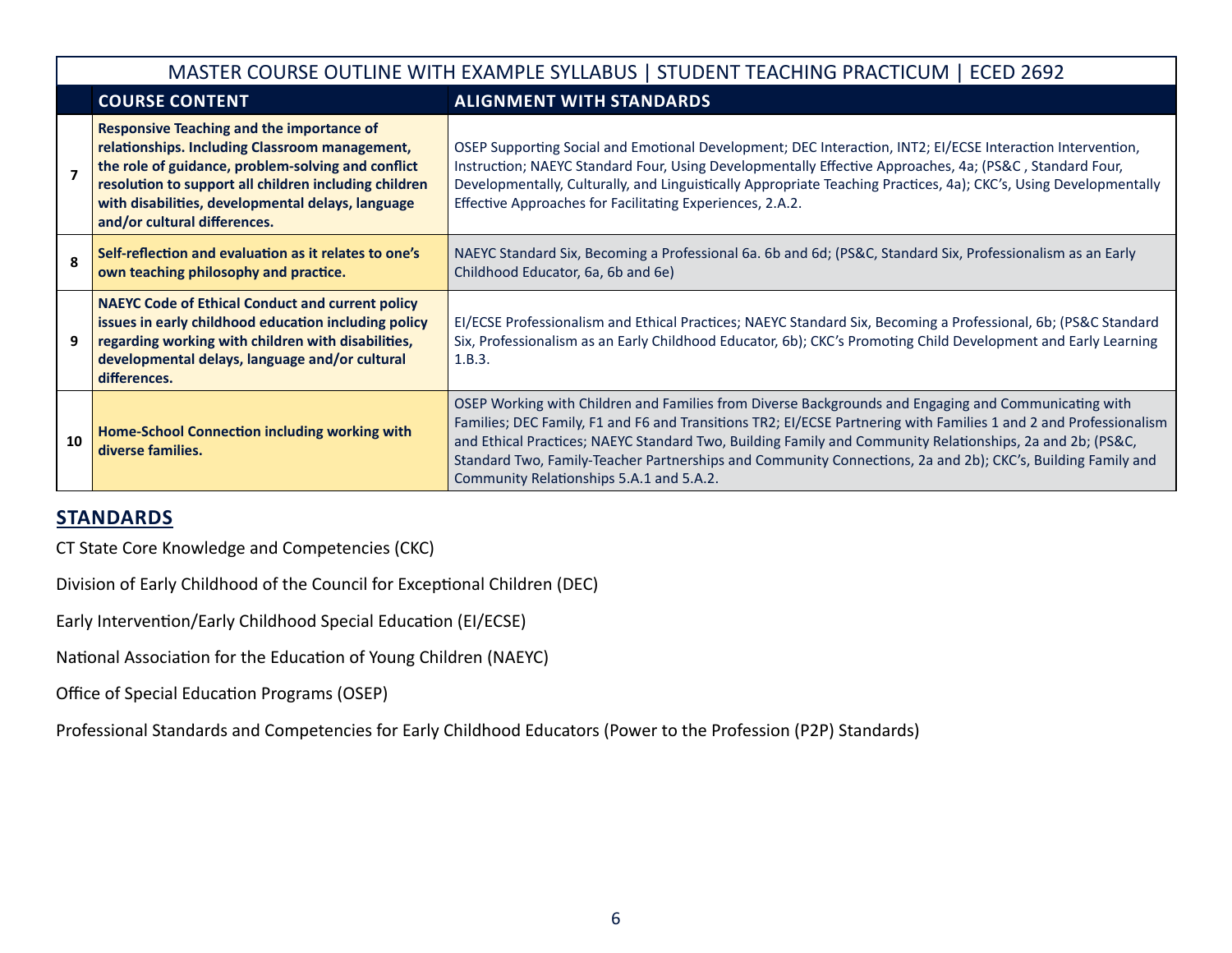## **KEY EXPERIENCES**

- 1. Students will spend a minimum of 100 hours practicing all aspects of early care and education in a class of young children.
- 2. Will observe and/or participate in an actual or a mock parent conference
- 3. Attend a staff meeting at their placement site.
- 4. Plan experiences in a variety of domains including accommodations for children with disabilities, developmental delays, language and/or cultural differences and implement those plans.
- 5. Observe and assess children including children with disabilities, developmental delays, language and/or cultural differences as part of the Cycle of Intentional Teaching and use those observations and assessments to plan intentionally.
- 6. Review of the NAEYC Code of Ethical Conduct.
- 7. Review, reflect, and resolve guidance and behavior scenarios both actual and hypothetical.
- 8. Use a variety of reflection techniques to understand one's self, colleagues, and/or families

## **RESOURCES**

#### **Articles**

- NAEYC Beyond the Journal (2009) *[http://cispartners.vermont.gov/sites/cis/files/Guidance/Including%20Children%20with%20Special%20Need-%20Are%20You%20and%20](https://cispartners.vermont.gov/sites/cis/files/Guidance/Including%20Children%20with%20Special%20Need-%20Are%20You%20and%20Your%20Childcare%20Program%20Ready%20Section%20C%20Objective%203%20Letter%20A.%20b.pdf) [Your%20Childcare%20Program%20Ready%20Section%20C%20Objective%203%20Letter%20A.%20b.pdf](https://cispartners.vermont.gov/sites/cis/files/Guidance/Including%20Children%20with%20Special%20Need-%20Are%20You%20and%20Your%20Childcare%20Program%20Ready%20Section%20C%20Objective%203%20Letter%20A.%20b.pdf)*
- IRIS Center Vanderbilt *<https://iris.peabody.vanderbilt.edu/module/env/cresource/q1/p01/>*

#### **Websites**

- CT Early Childhood Alliance *[http://www.earlychildhoodalliance.com/](https://www.earlychildhoodalliance.com)*
- Connecticut Parent Advocacy Center Connecticut's Resource for Children with Disabilities *[http://cpacinc.org](https://cpacinc.org)*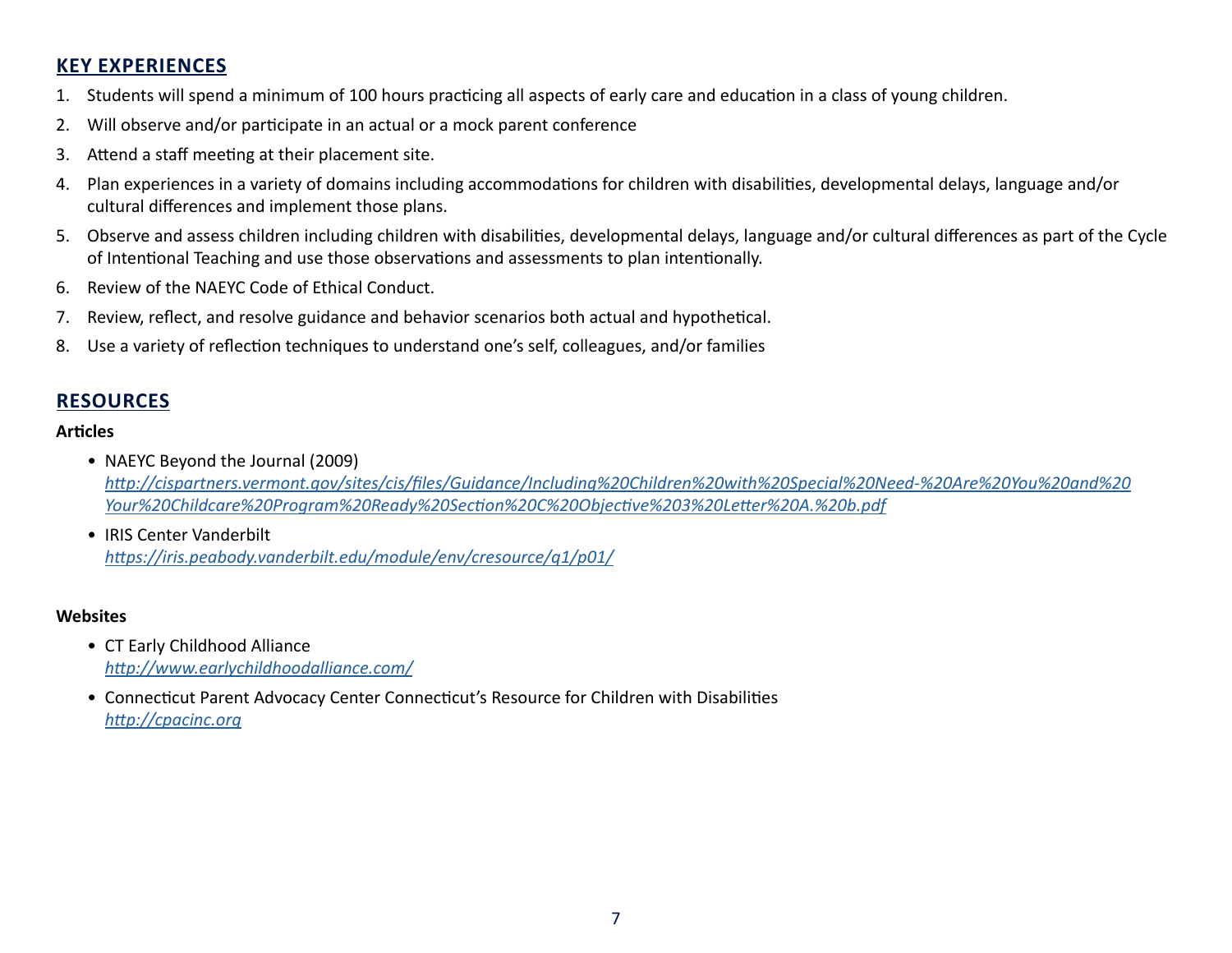#### **Videos**

- IEP Meetings (PPT) *<https://www.youtube.com/watch?v=ok0irMNfKmY> <https://www.youtube.com/watch?v=MWnbHPMg2EA>*
- Parent conversations and concerns *[https://www.connectmodules.dec-sped.org/category/module-4-family-professional-partnerships/](https://connectmodules.dec-sped.org/category/module-4-family-professional-partnerships/)*

#### **Children's books**

- Cleversticks by B. Ashley
- Will I have a Friend? by Miriam Cohen
- Carl Goes to Daycare by Alexandra Day
- Lucy's Picture *<https://www.youtube.com/watch?v=RuRhhq5MfMc>*
- Oh, The Places You'll Go
- Can I Play, Too? *<https://www.youtube.com/watch?v=wNi7qa8etEU>*
- All Are Welcome Here *<https://www.youtube.com/watch?v=blPOSggB07c>*
- I Wish You More by Amy Crouse

#### **Checklists**

• NAEYC Beyond the Journal (2009)

*[http://cispartners.vermont.gov/sites/cis/files/Guidance/Including%20Children%20with%20Special%20Need-%20Are%20You%20and%20](https://cispartners.vermont.gov/sites/cis/files/Guidance/Including%20Children%20with%20Special%20Need-%20Are%20You%20and%20Your%20Childcare%20Program%20Ready%20Section%20C%20Objective%203%20Letter%20A.%20b.pdf) [Your%20Childcare%20Program%20Ready%20Section%20C%20Objective%203%20Letter%20A.%20b.pdf](https://cispartners.vermont.gov/sites/cis/files/Guidance/Including%20Children%20with%20Special%20Need-%20Are%20You%20and%20Your%20Childcare%20Program%20Ready%20Section%20C%20Objective%203%20Letter%20A.%20b.pdf)*

- Anne Arundel Community College self-assessment of essential dispositions for early childhood educators *[https://www.aacc.edu/about/](https://www.aacc.edu/about/schools-of-study/science-technology-and-education/teacher-education-and-child-care-institute/disposition-survey/) [schools-of-study/science-technology-and-education/teacher-education-and-child-care-institute/disposition-survey/](https://www.aacc.edu/about/schools-of-study/science-technology-and-education/teacher-education-and-child-care-institute/disposition-survey/)*
- Review from 210

CT Early Learning and Development Standards (ELDS) CT Documentation and Observation Teaching System (DOTS)

• CARA's Kit

*[https://inclusioninstitute.fpg.unc.edu/sites/inclusioninstitute.fpg.unc.edu/files/handouts/Milbourne%20Generic%20handout%20for%20](https://inclusioninstitute.fpg.unc.edu/sites/inclusioninstitute.fpg.unc.edu/files/handouts/Milbourne%20Generic%20handout%20for%20adaptations%20presentations%20correct%20hierarchy_0.pdf) [adaptations%20presentations%20correct%20hierarchy\\_0.pdf](https://inclusioninstitute.fpg.unc.edu/sites/inclusioninstitute.fpg.unc.edu/files/handouts/Milbourne%20Generic%20handout%20for%20adaptations%20presentations%20correct%20hierarchy_0.pdf)* (Handout)

FPG Inclusion Institute PDF Presentation

*[https://inclusioninstitute.fpg.unc.edu/sites/inclusioninstitute.fpg.unc.edu/files/handouts/Milbourne\\_SA%20CARAs%20Kit%20NECTAC%20](https://inclusioninstitute.fpg.unc.edu/sites/inclusioninstitute.fpg.unc.edu/files/handouts/Milbourne_SA%20CARAs%20Kit%20NECTAC%202012.pdf) [2012.pdf](https://inclusioninstitute.fpg.unc.edu/sites/inclusioninstitute.fpg.unc.edu/files/handouts/Milbourne_SA%20CARAs%20Kit%20NECTAC%202012.pdf)*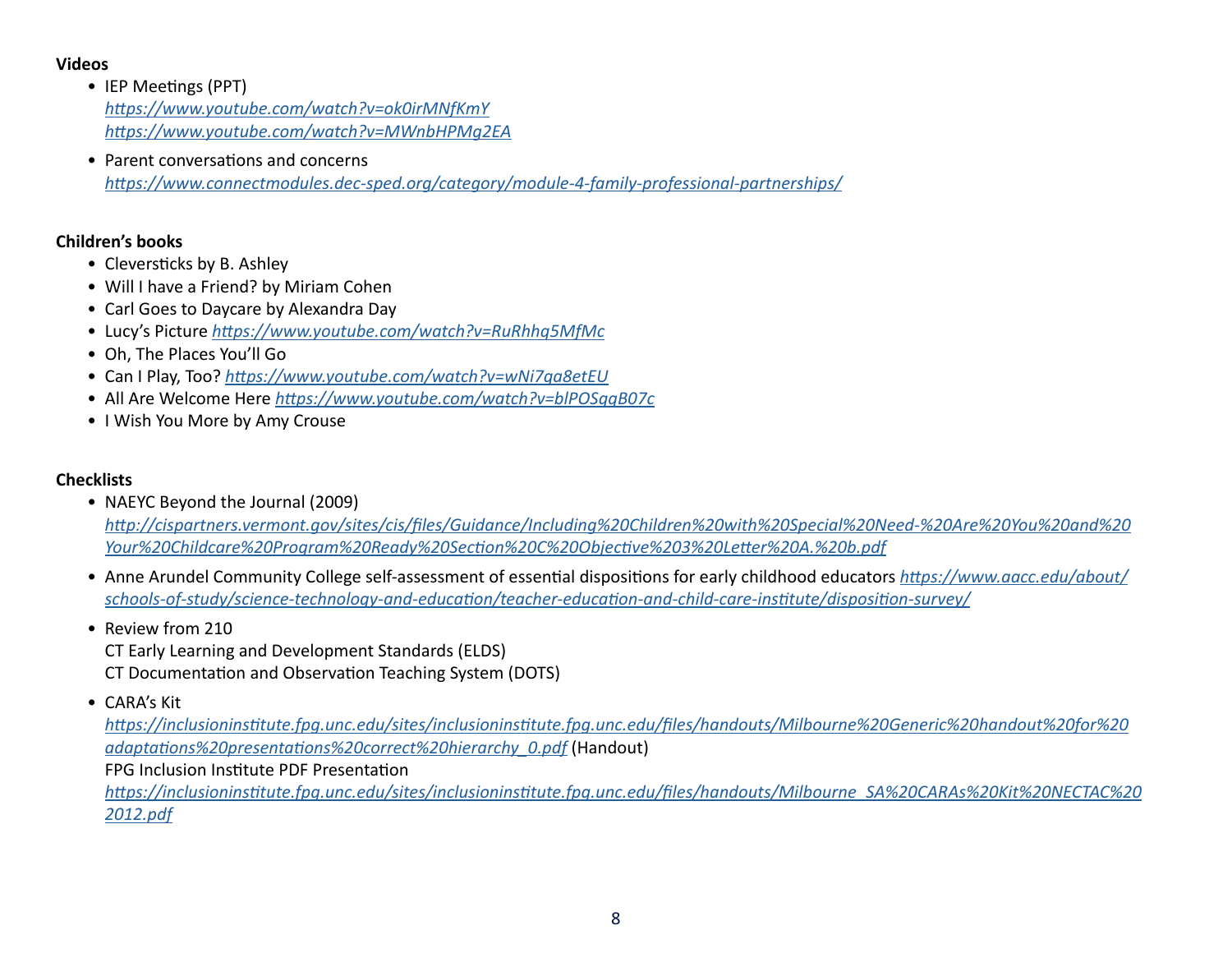|                      |                                                                                                                                                                                                                                                                                                                                                                                                                                                             |                                                   | MASTER COURSE OUTLINE WITH EXAMPLE SYLLABUS   STUDENT TEACHING PRACTICUM   ECED 2692                                                                                                                                                                                                                                                                                                                                               |                                                            |
|----------------------|-------------------------------------------------------------------------------------------------------------------------------------------------------------------------------------------------------------------------------------------------------------------------------------------------------------------------------------------------------------------------------------------------------------------------------------------------------------|---------------------------------------------------|------------------------------------------------------------------------------------------------------------------------------------------------------------------------------------------------------------------------------------------------------------------------------------------------------------------------------------------------------------------------------------------------------------------------------------|------------------------------------------------------------|
| <b>DATE</b>          | TOPIC AND LEARNING ACTIVITY                                                                                                                                                                                                                                                                                                                                                                                                                                 | <b>ALIGNMENT WITH</b><br><b>COURSE OBJECTIVES</b> | <b>ASSIGNMENTS</b>                                                                                                                                                                                                                                                                                                                                                                                                                 | <b>ALIGNMENT</b><br><b>WITH STUDENT</b><br><b>OUTCOMES</b> |
| Week<br>$\mathbf{1}$ | Review syllabus and expectations including Code of<br>Ethics* Review of the NAEYC Code of Ethical Conduct<br>Ethics and participate in resolving ethical dilemmas both<br>real and hypothetical.                                                                                                                                                                                                                                                            | C.0.9                                             | *Resolve hypothetical conflicts using the NAEYC Code of<br><b>Ethical Conduct.</b>                                                                                                                                                                                                                                                                                                                                                 | S.0.9                                                      |
| $\mathbf{2}$         | Review child development theories and practices from<br>previous courses                                                                                                                                                                                                                                                                                                                                                                                    | C.0.1                                             | Review past personal philosophy of inclusive education<br>with connections to established theories                                                                                                                                                                                                                                                                                                                                 | S.O. 1                                                     |
| 3                    |                                                                                                                                                                                                                                                                                                                                                                                                                                                             |                                                   | NAEYC Beyond the Journal (2009)<br>http://cispartners.vermont.gov/sites/cis/files/Guidance/Including%20<br>Children%20with%20Special%20Need-%20Are%20You%20and%20<br>Your%20Childcare%20Program%20Ready%20Section%20C%20<br>Objective%203%20Letter%20A.%20b.pdf<br>*Use Checklist from Quality Star NY adapted from NAEYC<br>and "Are We Supporting Diversity? A Tool for Reflection<br>and Dialoque" Work/Family Directions, Inc. | S.0.2, 8                                                   |
| 4                    | Discuss the classroom environment including how it<br>addresses children with disabilities, developmental<br>delays, language and cultural differences. (Handout)<br><b>FPG Inclusion Institute PDF Presentation</b><br>https://inclusioninstitute.fpg.unc.edu/sites/inclusioninstitute.fpg.unc.<br>edu/files/handouts/Milbourne SA%20CARAs%20Kit%20NECTAC%20<br>2012.pdf                                                                                   | C.0.2                                             | Review the physical environment of the classroom in<br>which they are working and reflect on how it was (or<br>was not) established as a physically and emotionally<br>safe learning environment that promotes physical,<br>social, emotional, aesthetic and cognitive development<br>and learning for all children including children with<br>disabilities, developmental delays, language and/or<br>cultural differences.        | S.0.2                                                      |
| 5                    | The Cycle of Intentional Teaching: Planning,<br><b>Implementing, Observing, and Assessing.</b>                                                                                                                                                                                                                                                                                                                                                              | CO <sub>4</sub>                                   |                                                                                                                                                                                                                                                                                                                                                                                                                                    | S.O.4                                                      |
| 6                    | <b>Developmentally Appropriate Learning Experience</b><br>Plans based on knowledge of individual children,<br>State standards, domains and content areas including,<br>teaching strategies, home-school connection, and<br>accommodations for all children including children with<br>disabilities, developmental delays, language and/or<br>cultural differences.<br><b>Children's book:</b><br>Lucy's Picture https://www.youtube.com/watch?v=RuRhhq5MfMc | $CO1$ , 5                                         | Develop (and later in the semester, implement)<br>Developmentally Appropriate Learning Experience Plans                                                                                                                                                                                                                                                                                                                            | SO 1, 4, 5, 10                                             |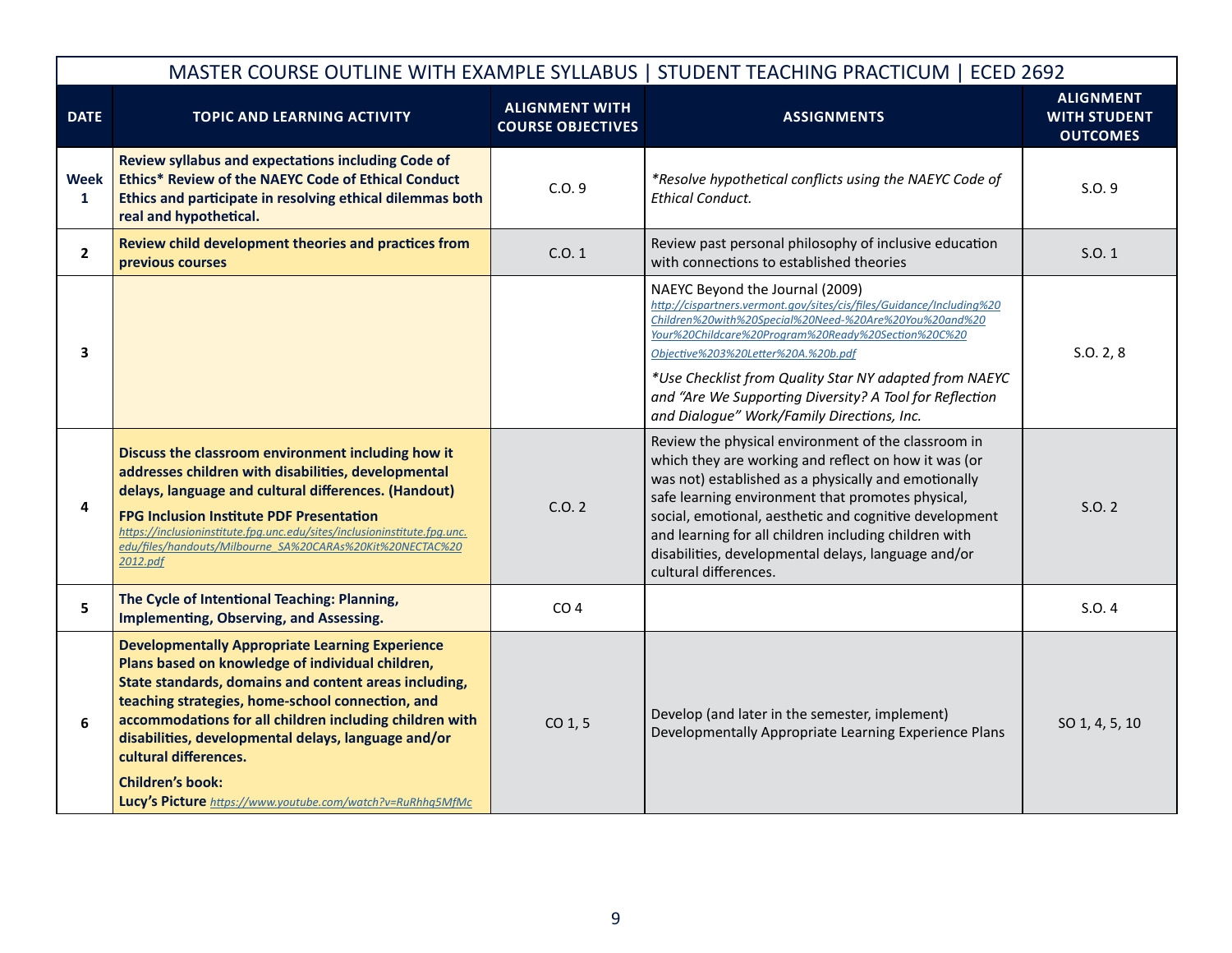|                |                                                                                                                                                                                                                                                                                                                                                                                                                                              |                                                   | MASTER COURSE OUTLINE WITH EXAMPLE SYLLABUS   STUDENT TEACHING PRACTICUM   ECED 2692                                                                                                                                                                                                                                                                          |                                                            |
|----------------|----------------------------------------------------------------------------------------------------------------------------------------------------------------------------------------------------------------------------------------------------------------------------------------------------------------------------------------------------------------------------------------------------------------------------------------------|---------------------------------------------------|---------------------------------------------------------------------------------------------------------------------------------------------------------------------------------------------------------------------------------------------------------------------------------------------------------------------------------------------------------------|------------------------------------------------------------|
| <b>DATE</b>    | <b>TOPIC AND LEARNING ACTIVITY</b>                                                                                                                                                                                                                                                                                                                                                                                                           | <b>ALIGNMENT WITH</b><br><b>COURSE OBJECTIVES</b> | <b>ASSIGNMENTS</b>                                                                                                                                                                                                                                                                                                                                            | <b>ALIGNMENT</b><br><b>WITH STUDENT</b><br><b>OUTCOMES</b> |
| $\overline{7}$ | <b>Observation and assessment of children including</b><br>children with disabilities, developmental delays,<br>language and/or cultural differences<br><b>CARA's Kit</b><br>https://inclusioninstitute.fpg.unc.edu/sites/inclusioninstitute.fpg.unc.<br>edu/files/handouts/Milbourne%20Generic%20handout%20for%20<br>adaptations%20presentations%20correct%20hierarchy 0.pdf<br><b>Children's Book:</b><br><b>Cleversticks by B. Ashley</b> | CO <sub>6</sub>                                   | *Observe and Assess children including children with<br>disabilities, developmental delays, language and/or<br>cultural differences.<br><b>CARA's Kit</b><br>https://inclusioninstitute.fpg.unc.edu/sites/inclusioninstitute.fpg.unc.<br>edu/files/handouts/Milbourne%20Generic%20handout%20for%20<br>adaptations%20presentations%20correct%20hierarchy 0.pdf | S.0.4, 6                                                   |
| 8              |                                                                                                                                                                                                                                                                                                                                                                                                                                              |                                                   |                                                                                                                                                                                                                                                                                                                                                               |                                                            |
| 9              | Discussion of responsive teaching and the importance<br>of relationships. Including Classroom management,<br>the role of guidance, problem-solving and conflict<br>resolution to support all children including children with<br>disabilities, developmental delays, language and/or<br>cultural differences.<br><b>Children's Book:</b><br>Will I Have a Friend? By Miriam Cohen                                                            | CO <sub>7</sub>                                   | *Teaching and facilitating positive social skills and<br>interaction between and among adults and children<br>including people with disabilities, developmental delays,<br>language and/or cultural differences.                                                                                                                                              | S.0.7                                                      |
| 10             | The importance of the home-school connection<br>including families from diverse backgrounds.<br><b>Parent conversations and concerns</b><br>https://www.connectmodules.dec-sped.org/category/module-4-family-<br>professional-partnerships/                                                                                                                                                                                                  | CO 10                                             | *Review and reflect on a real or mock parent conference.                                                                                                                                                                                                                                                                                                      | S.0.3, 10                                                  |
| 11             |                                                                                                                                                                                                                                                                                                                                                                                                                                              |                                                   |                                                                                                                                                                                                                                                                                                                                                               |                                                            |
| 12             |                                                                                                                                                                                                                                                                                                                                                                                                                                              |                                                   |                                                                                                                                                                                                                                                                                                                                                               |                                                            |
| 13             |                                                                                                                                                                                                                                                                                                                                                                                                                                              |                                                   |                                                                                                                                                                                                                                                                                                                                                               |                                                            |